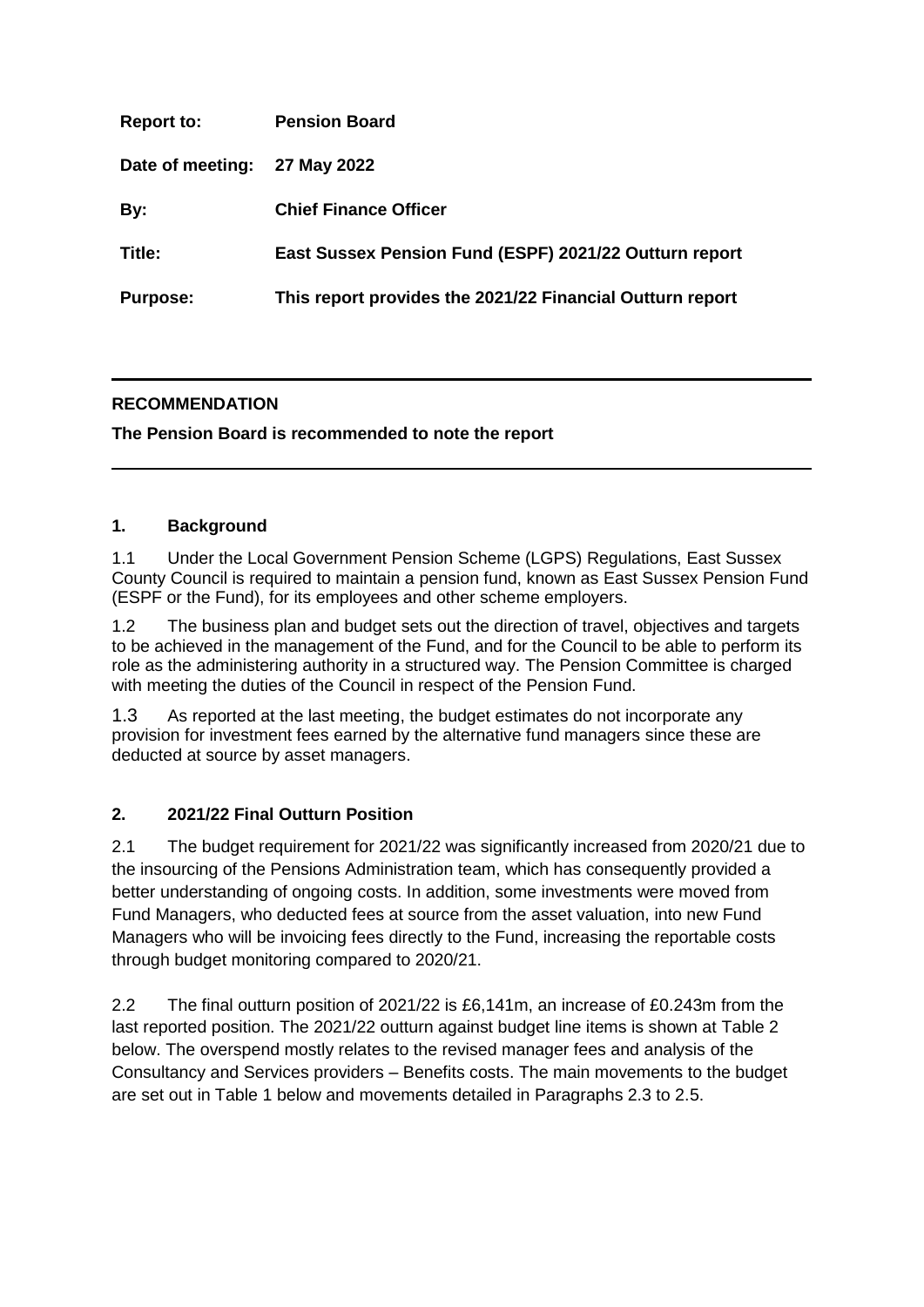#### **Table 1**

|                                                                         | 2021/22<br>Q3<br><b>Forecast</b><br><b>Outturn</b> | 2021/22<br><b>Q4 Actual</b><br><b>Outturn</b> | <b>Variance</b><br>from last<br>reported<br>position |
|-------------------------------------------------------------------------|----------------------------------------------------|-----------------------------------------------|------------------------------------------------------|
| Investment Manager Fee Invoices para 2.3                                | 2,874                                              | 3,210                                         | 336                                                  |
| <b>East Sussex County Council charges</b><br>(Oversight and Governance) | 243                                                | 279                                           | 36                                                   |
| East Sussex County Council charges<br>(Administration)                  | 203                                                | 150                                           | (53)                                                 |
| <b>East Sussex County Council charges</b><br>Total (para 2.4)           | 446                                                | 429                                           | (17)                                                 |
| Consultancy & Service Providers - Benefits<br>para 2.5                  | 234                                                | 156                                           | (78)                                                 |
| <b>Other Minor movements</b>                                            | 2,344                                              | 2,346                                         | $\overline{2}$                                       |
| Total                                                                   | 5,898                                              | 6,141                                         | 243                                                  |

2.3 An increase of £336,000 is being reported in the outturn for 2021/22 the rationale for this increase is due to rebates for an investment manager fee that is deducted at source being included in the previous quarters data. As we do not include in this report the fees deducted at source these fee rebates have now been removed from the investment management fees shown in the report. With this adjustment the investment management fees are still £103,000 less than the original budget and the reason for this underpayment is to do with the market volatility created by the increase in inflation and the war in Ukraine which has lowered the value of the assets. Investment manager fees are linked to the underlying value of the assets so when the value of our assets go down the fees payable to managers decreases.

2.4 The Charge to Fund for East Sussex County Council charges (in total) was £17,000 lower than the previous forecast, however the split between Oversight and Governance administration has changed more significantly (£36,000 greater charge to oversight and Governance a reduction of £53,000 to the Administration charge).This was due to a review of the charges once we had received all the information from the Council and these were subsequently reallocated.

2.5 The outturn for the consultancy and service providers - benefits line consists of several projects that span financial year end periods. The forecast outturn position provided at the last meeting contained the total projected costs for these projects and not the solely the costs associated with the current financial year. This has resulted in a £78,000 underspend on this item some of these projects are the annual allowance, GMP, Mortality and McCloud. These costs are included in the projects budget for 2022/23.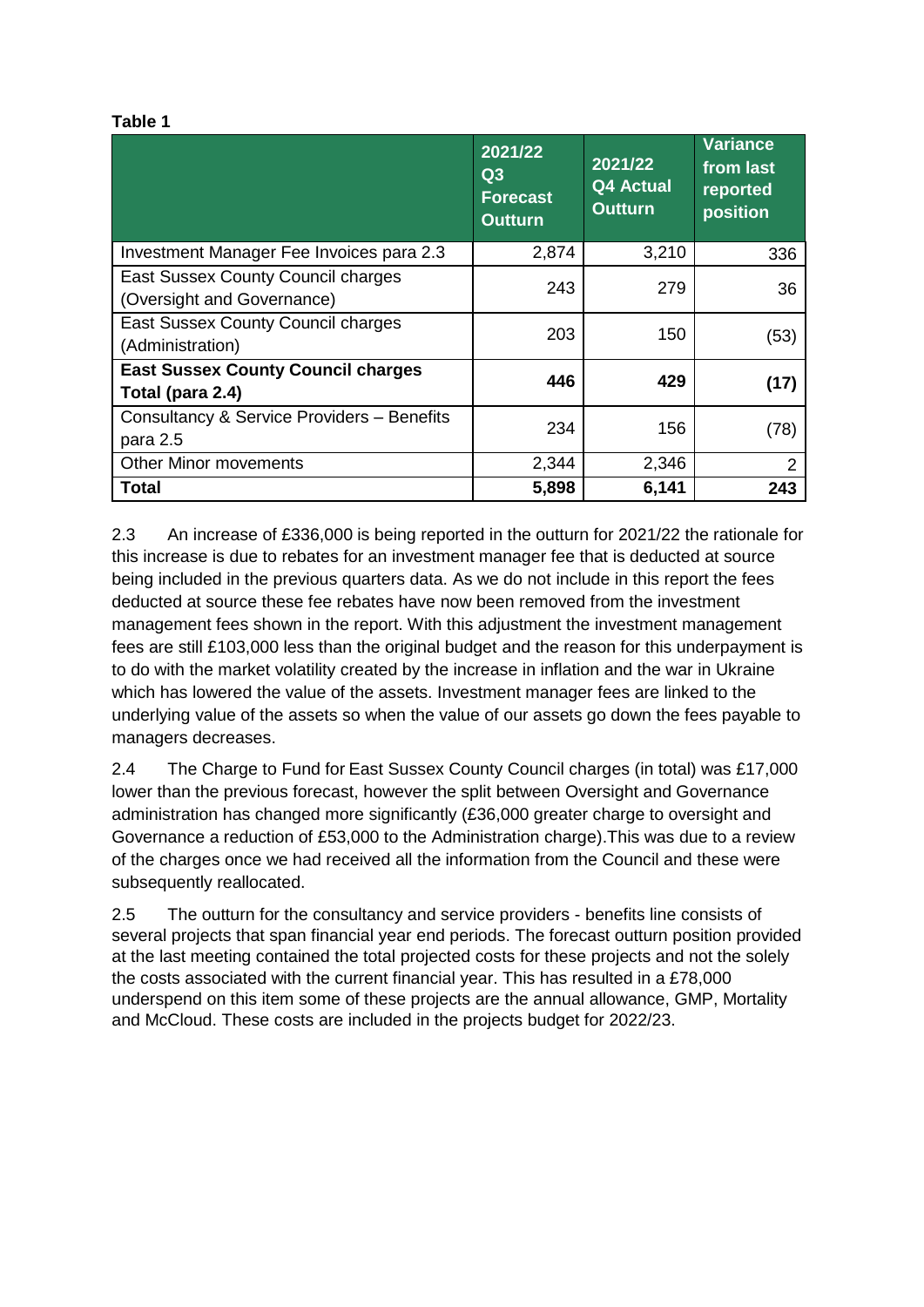# **Table 2 2021/22 Outturn Report**

| 2020/21<br>Outturn | Item                                                  | 2021/22<br><b>Budget</b> | 2021/22<br><b>Actual</b> | 2021/22<br>Forecast | Variance to Q3<br>Forecast |
|--------------------|-------------------------------------------------------|--------------------------|--------------------------|---------------------|----------------------------|
|                    |                                                       |                          | Outturn Q4               | Outturn Q3          | <b>Outturn</b>             |
| £000               |                                                       | £000                     | £000                     | £000                | £000                       |
|                    | <b>Pension Fund Staff Costs</b>                       |                          |                          |                     |                            |
| 592                | <b>Fund Officers</b>                                  | 1,756                    | 1,234                    | 1,234               |                            |
| 53                 | <b>Recruitment costs</b>                              | 12 <sub>2</sub>          | $\overline{2}$           | $\overline{2}$      |                            |
| 645                | <b>Sub Total</b>                                      | 1,768                    | 1,236                    | 1,236               |                            |
|                    | <b>Pension Fund Oversight and Governance</b>          |                          |                          |                     |                            |
| 341                | <b>Actuarial Fund Work</b>                            | 250                      | 55                       | 52                  | 3                          |
| 87                 | <b>Actuarial Employer Work</b>                        | 100                      | 57                       | 79                  | $-22$                      |
| (64)               | Employer reimbursement                                | $-100$                   | $-38$                    | $-66$               | 28                         |
| $\overline{2}$     | <b>Training Costs</b>                                 | 10                       | 8                        | 15                  | $-7$                       |
| 40                 | External Audit - Grant Thornton                       | 30                       | 47                       | 35                  | 12                         |
| 190                | East Sussex County Council charges                    | 286                      | 279                      | 243                 | 36                         |
| 285                | <b>Legal Fees</b>                                     | 165                      | 56                       | 65                  | $-9$                       |
| 157                | Subscriptions and Other Expenses                      | 72                       | 65                       | 79                  | $-14$                      |
| 1,038              | <b>Sub Total</b>                                      | 813                      | 529                      | 502                 | 27                         |
|                    | <b>Investment activities</b>                          |                          |                          |                     |                            |
| 221                | <b>Investment Advice</b>                              | 192                      | 216                      | 195                 | 21                         |
| 37                 | <b>ESG Advice</b>                                     | 25                       | 21                       | 25                  | $-4$                       |
| 61                 | Custodian                                             | 75                       | 139                      | 151                 | $-12$                      |
| 80                 | <b>ACCESS</b>                                         | 93                       | 110                      | 103                 | $\overline{7}$             |
| 2,365              | <b>Investment Manager Fee Invoices</b>                | 3,313                    | 3,210                    | 2,874               | 336                        |
| 2,764              | <b>Sub Total</b>                                      | 3,698                    | 3,696                    | 3,348               | 348                        |
|                    | <b>Pension Administration</b>                         |                          |                          |                     |                            |
| 894                | <b>Orbis Business Operations Support Services</b>     |                          |                          |                     |                            |
|                    | East Sussex County Council charges A                  | 237                      | 150                      | 203                 | $-53$                      |
| 282                | System Services and License                           | 346                      | 98                       | 89                  | 9                          |
| 90                 | <b>Consultancy &amp; Service Providers - Benefits</b> | 100                      | 156                      | 234                 | $-78$                      |
|                    | Admin operational support services                    | 225                      | 218                      | 244                 | $-26$                      |
| 183                | <b>Other Expenses</b>                                 | 18                       | 58                       | 46                  | 12                         |
|                    | Other Income                                          |                          | $-3$                     | $-5$                | $\overline{2}$             |
| 1,449              | <b>Sub Total</b>                                      | 926                      | 677                      | 811                 | $-134$                     |
| 5,896              | <b>Total</b>                                          | 7,205                    | 6.138                    | 5,897               | 241                        |